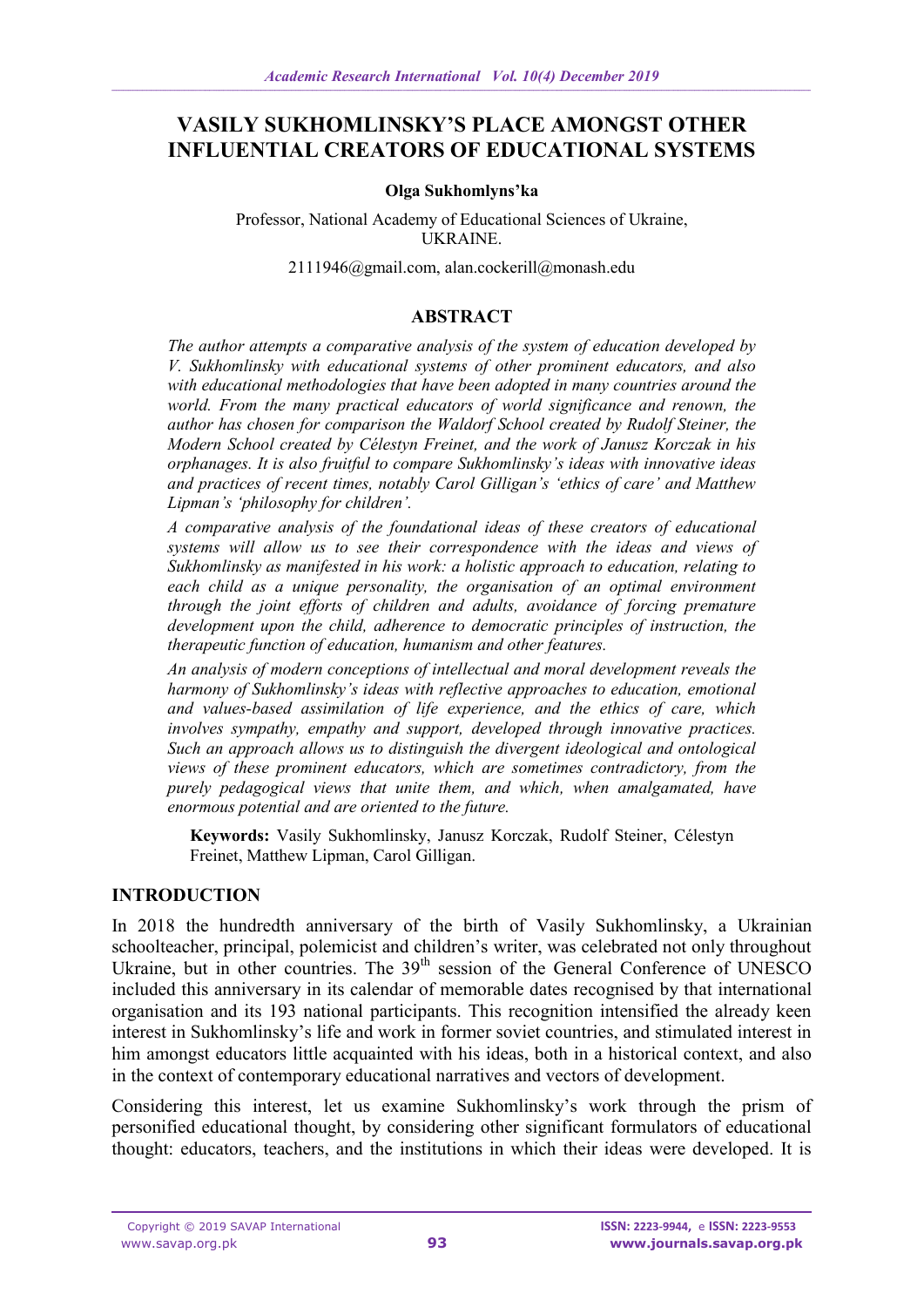also interesting to analyse how Sukhomlinsky's ideas correspond with leading contemporary trends in educational and humanitarian thought and practice.

We are thus considering educational practitioners of world significance and renown, and particularly those among them whose work is not diminished by the passage of time, but on the contrary, whose systems have become ever more stable, elegant and methodologically refined. And not only because they have been analysed and systematised by researchers, but because the systems that they created were not isolated instances, tied to a particular location, but found development in institutions in various countries around the world, and passed the test of time.

#### **SUKHOMLINSKY**

Before tackling our theme, let us outline the essence of Sukhomlinsky's system of education, because he will be less known to the reader than the other educators under discussion. Vasily Aleksandrovich Sukhomlinsky (28.09.1918 – 02.09.1970), was for 22 years the principal of a combined primary and secondary school in the village of Pavlysh in central Ukraine, where together with a like-minded staff he conducted a lengthy educational experiment. During the 1950s his quest led him from a 'school of study' to a 'work school' as the basis of children's development and their preparation for life, seeing the foundation of such an education in educationally motivated and methodologically organised work. During the mid-1960s Sukhomlinsky elaborates his ideas for developing the creative faculties of each individual with the support of a friendly school community united by shared ethical and aesthetic values, interests and needs, which ultimately lead to the creative work of the pupils. By the end of the 1960s Sukhomlinsky clearly formulates and embeds in the educational process universal humanistic educational ideas: relying on love, trust and respect for the child; emphasising the intrinsic worth and uniqueness of each individual child and their free development and taking steps to organise work with children with special needs (inclusion); actively including the environment among the various educational influences on a child; developing children's emotional intelligence; practising natural (in natural surroundings) instruction and education (lessons in thought, the activity of the 'School under the open sky', the 'school of joy', lessons in the appreciation of nature); insisting on the need for pupils to 'refine desires' and 'refine feelings'; viewing the process of instruction as one full of the creative discoveries involved in coming to know the world and oneself, facilitated by the creation of a 'school's intellectual milieu' and 'two programs of study'<sup>41</sup>; formulating the idea of the 'joy of discovery'; defending the idea of education without punishment; and generally developing a holistic approach to education. Broadening the sphere of his educational activity, he begins to write stories and fables for children, involving children in the process and using stories widely in the educational work of the school in lessons in thought and lessons in creativity.

Such a structuring of the educational process led Sukhomlinsky and his staff to the thoughtfully planned creation of suitable material conditions. On the 4.9 hectares of land that belonged to the school were 14 buildings allocated to various purposes, mostly for classrooms, a vineyard, a berry patch, an orchard, a section of forest, experimental plots, flower beds and greenhouses, all facilitating the varied activities of the pupils. The village school in Pavlysh still follows his system, with some inevitable modifications dictated by the passage of time.

<sup>-</sup><sup>41</sup> Translator's note: 'Two programs of study' refers to the practice of encouraging students to carry out an informal course of study, stimulated by their own interests, alongside the formal course of study prescribed by the state curriculum. The extensive reading, research and practical work involved in the process of pursuing interests creates a background of knowledge that greatly facilitates the successful completion of formal studies.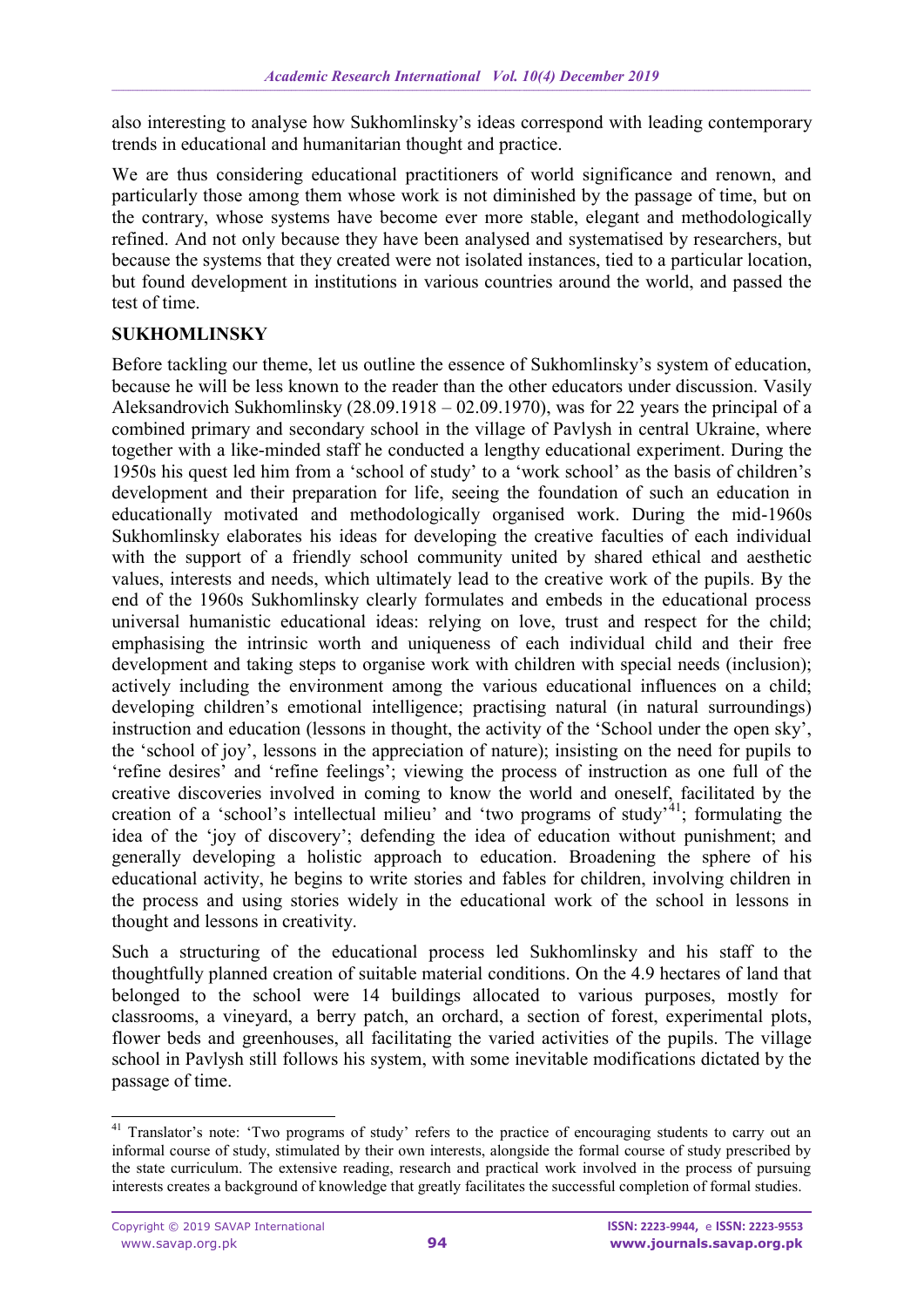Sukhomlinsky left behind a rich legacy of work, some of which was published posthumously. His best-known works are *My heart I give to children* (1968), *Pavlysh secondary school* (1969), *Conversation with a young school principal* (1973), *How to educate a real human being* (1975) and *One hundred pieces of advice for schoolteachers* (1976). In recent years his collections of stories for children have enjoyed great popularity under various titles, including *The hot flower* (1978), *Tales from a school under the open sky* (1991), and *Let me tell you a story… Philosophy for children* (2016). Sukhomlinsky's books are published in many countries of the world. By the beginning of the  $21<sup>st</sup>$  century 65 of his works had been published in 59 languages in print runs totaling 15 million copies.

## **STEINER**

If we compare Sukhomlinsky's educational ideas with those of other creators of educational systems, then the closest, in my view, is the Austrian philosopher and anthroposophist Rudolf Steiner, who founded the Waldorf School movement in Stuttgart, Germany, in 1919. Now there is a major international network of Waldorf schools and the Waldorf pedagogy is practised in 60 countries and becoming ever more widespread.

I will suggest the components of Rudolf Steiner's system that bear comparison with Sukhomlinsky's ideas: a holistic vision of the child; the child as a human being is an organic part of nature; bringing the process of study as close as possible to the origins of thought and language, to nature; a particular and carefully thought out organisation of the physical space surrounding the child; the development of a child's spiritual world, their natural talents and imaginative thought; the narration and creation of stories as a significant way of developing both the creative faculties of a child, and also their world of imagination and emotion; the major influence of the teacher on the development of each child, and the joint participation of teachers and children in creative activity. Both educators are distinguished by a phenomenological approach that is anthropological, with an accent on the development of a child's creativity and the unity of a human being with the world. 'The cornerstone of Waldorf instruction,' writes T.V. Shelyganova (2004), 'is a phenomenological approach, which is sequential: first living experience and observation, then description, and finally interpretation and formulation [the search for meaning and order]. The eminent soviet teacher and scholar V. Sukhomlinsky spoke of these things in the 1960s.' Shelyganova sees the consonance between the pedagogies of Steiner and Sukhomlinsky in the structuring of a child's education through the investigative nature of their intellectual work, through observation, interpretation, examination and comparison. At the same time both educators prioritised the significance of an emotional and values-based assimilation not only of educational values, but also of the content of the school curriculum. Sukhomlinsky wrote: 'Observation of children's intellectual work convinced me more and more, that emotional impulses (feelings of joyful excitement, wonder, amazement) appear to awaken the sleeping cells of the cortex, stimulating their activity… Study must be closely connected with the multi-faceted play of a child's mental and physical energy, so that this play of energy will give rise to bright, exciting feelings' (Sukhomlinsky, 2012, p. 231). Steiner writes: 'We must know how to engross the whole child, and only on the basis of the feelings and impressions that you have awakened to lead him to an understanding of what you have told him. This is your ideal: when you tell a child a tale or legend, or work with him on painting or drawing, you do not explain anything to him, do not work through concepts, but strive to engross the whole person. (Steiner, 1996, p. 18)

## **FREINET**

Another name that we have included among the creators of educational systems that share common features with Sukhomlinsky's is Célestyn Freinet, a French educator who worked at schools in Bar-sur-Loup (1920-1928) and Vence (1928-1934). He created the 'modern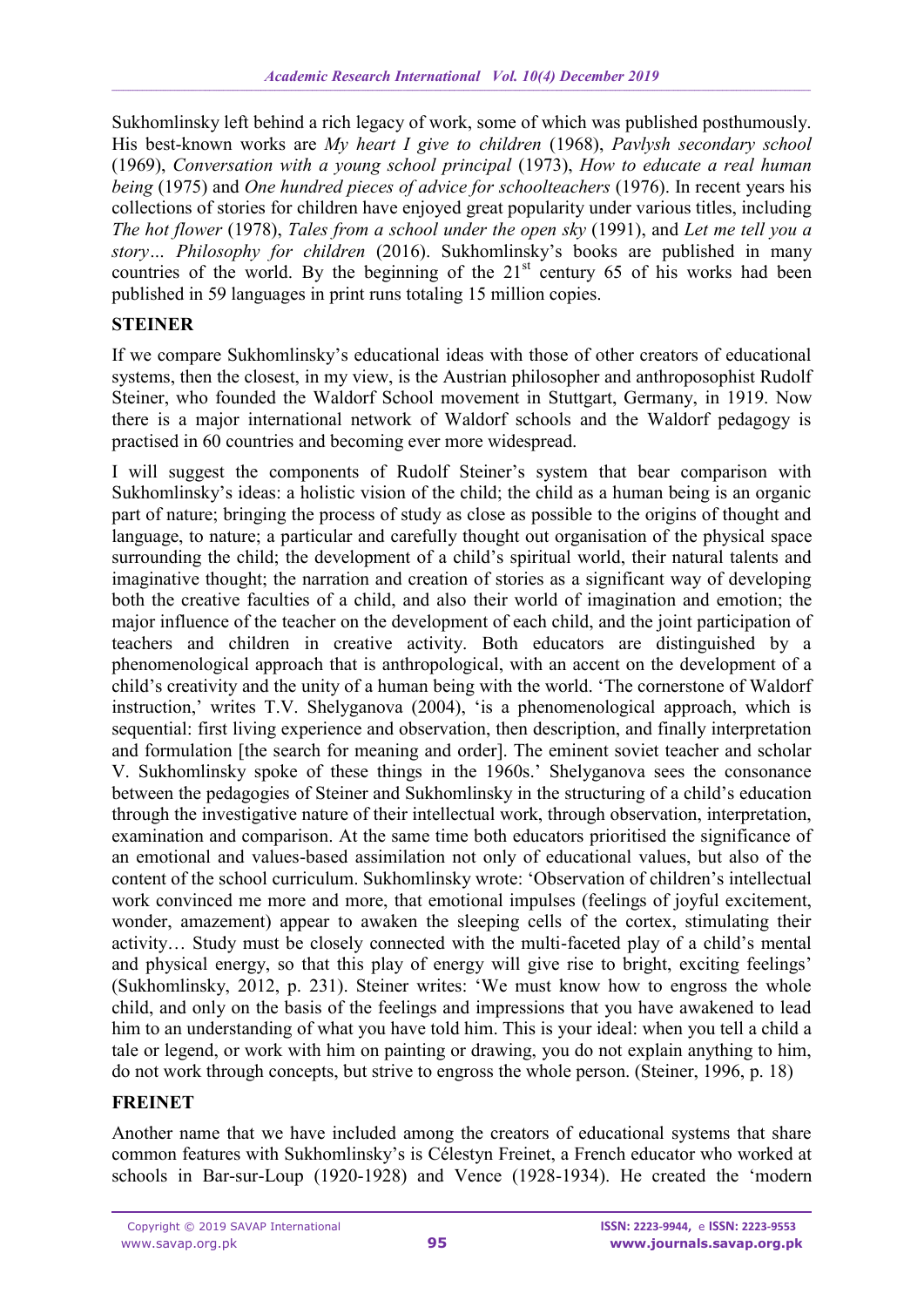school' and a methodology that relied on a child's independence and self-motivated activity. The Modern School Movement is still active today, with an international association and schools in 30 countries.

Characteristic features of Freinet's pedagogy, if we view it through the prism of Sukhomlinsky's ideas, are concern for children's health and for the child's optimal development; the creation and extensive use of educational technology and methodology (a school printing press, school self-government, the creation by children of informal texts (in Sukhomlinsky's case, of fairy tales)); a pedagogy of success; and democratic relations between teacher and student. Freinet is also close to Sukhomlinsky in the priority he gave to work education during lessons in school workshops and in extracurricular activities, when the children manufacture things that they need or that are dear to them. The curriculum in the schools run by Freinet and Sukhomlinsky included traditional structural components physical, intellectual, vocational, moral and civic—that were unavoidable in the centrally organised systems of education in France and especially in the Soviet Union, but they filled these traditional structural components with innovative content, relying on the development of initiative, self-motivation and creativity. The French educator assigned particular significance to work education, maintaining that 'the school of the future is a school of work'. Sukhomlinsky and Freinet are also akin in that both worked in small country schools and enjoyed a special relationship with the surrounding environment, with parents and the community. Their pupils were from relatively poor families, and experienced shortages and want. And both saw it as their responsibility to lighten their pupils' lives, to give them an opportunity to succeed, to teach them to live a rich life. Freinet's and Sukhomlinsky's positions also coincide in the similarity of their views of nature, and in their realisation of the inseparable link and harmony between education and life (Sukhomlyns'ka, 1996). Freinet wrote: 'We have spoken more than once about how life-giving the natural environment is for children… in the primary school the school grounds (the vegetable garden, the orchard, the meadow, the apiary, the poultry yard), and of course areas for play, rest and work take on special significance'. (Freinet 1990, p. 72) Sukhomlinsky also gave enormous significance to the school's facilities and to the environment surrounding the children. He was convinced that 'education via the environment, the milieu, through objects created by the students themselves, that enriched the spiritual life of the school community, this, in our view, is one of the most subtle areas of the education process'. (Sukhomlinsky, 1980a, p. 93)

## **KORCZAK**

A special place in the life and work of Sukhomlinsky is occupied by Janusz Korczak (Henryk Goldszmit) (1878-1942), the eminent Polish humanist, paediatrician, publicist and writer, taking his place in the history of education as a great defender of children with his orphanage for Jewish children, the creator of a system of social education and childhood support. The international Korczak movement (the International Janusz Korczak Association, the European Janusz Korczak Academy and others), which has spread to all continents, is supported by teachers, educators and social workers and continues to popularise his humanistic ideas.

He shares with Sukhomlinsky the *social orientation of education*, a great love for children, respect for children's rights, the idea that we should defend childhood, a rejection of violence towards children, a view of childhood as a distinct, separate, important and intrinsically valuable period in a person's physical and spiritual development, and of maturation through an experience of interacting with the surrounding environment and with nature. Sukhomlinsky, like Korczak, focused his attention on deprived, socially damaged children, often orphans (in Sukhomlinsky's case, children had often lost one parent during the war), as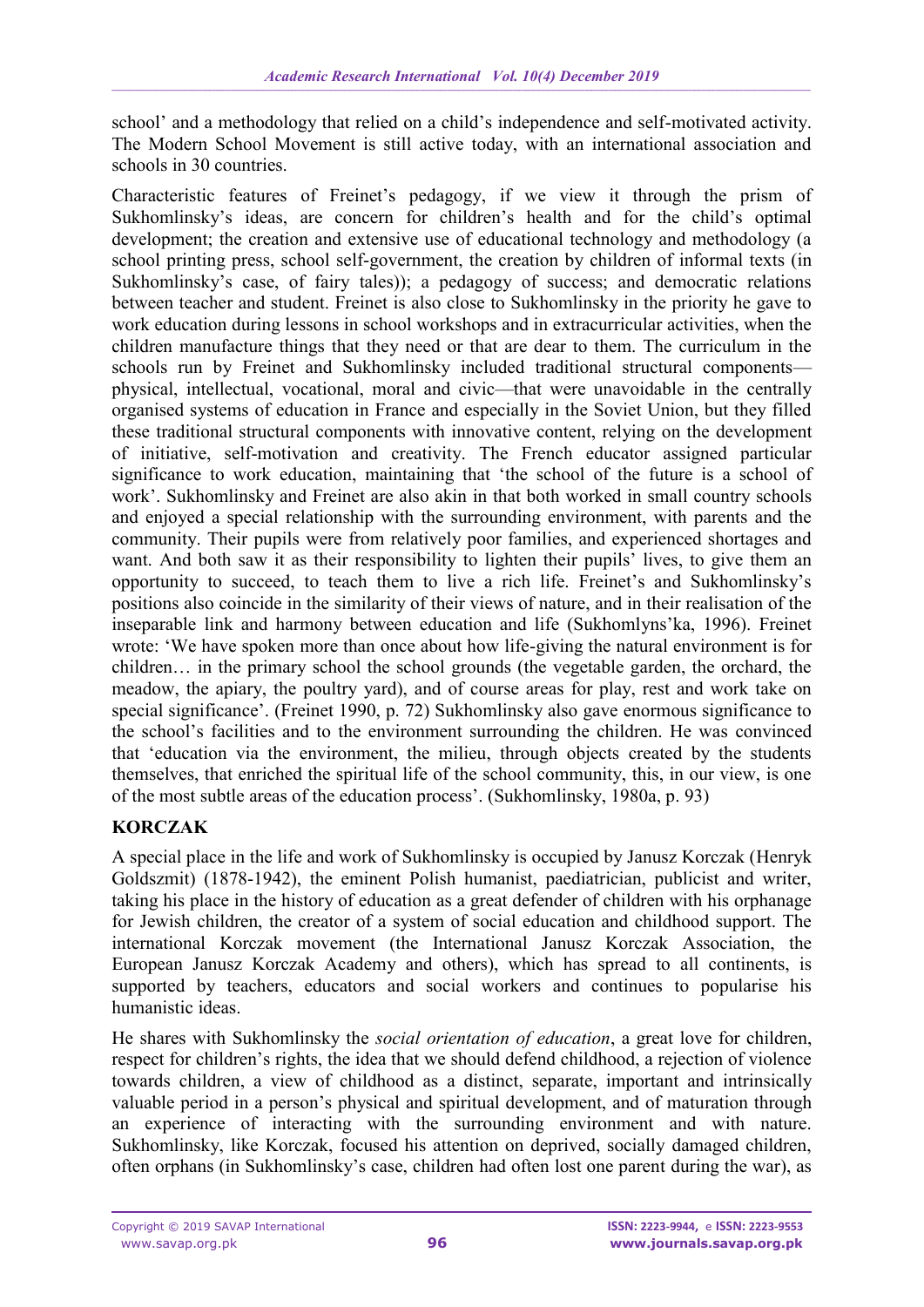both lived and worked in in very poor city (Korczak) and rural (Sukhomlinsky) environments. Both were not afraid of describing the difficult circumstances that damaged and sometimes crippled the mental and physical health of children, with a view to humanising the social and educational milieu so that children could develop fully. The two educators also shared the way they introduced the use of creatively written ethical material (children's literature) into the education process, and both were the authors of children's literature. Another important quality shared by Korczak and Sukhomlinsky is their 'contemplative pedagogy', to borrow a phrase from the English educator Kelvin Ravenscroft. He writes: 'This pedagogy is closely linked with such aspects of  $21<sup>st</sup>$  century education as communion with nature, aesthetic and creative receptiveness, contemplation, the power of narrative, service, ecology and reverence.' (Ravenscroft 2017, p. 57)

While Sukhomlinsky may not have heard of some other creators of educational systems, due to the isolationism that characterised cultural life in the Soviet Union, and the negation of overseas ideas as 'bourgeois', 'directed against the children of workers', Sukhomlinsky did know of Janusz Korczak and read his work. In many ways the Polish educator was an inspiring example and guiding star for Sukhomlinsky the teacher. He referred to Korczak as 'a man of unusual moral beauty' and commented that 'I understood that to be a true educator of children one must devote one's life to them'. (Sukhomlinsky, 2012, pp. 47-48).

## **A.S. NEILL**

Among the creators of educational systems that might be compared with Sukhomlinsky we could also mention the Scottish educator A.S. Neill (1883-1973) and his Summerhill School, who was an advocate for the free development of the child. His ideas and practice have provoked varying reactions, and a thorough analysis of his work and Sukhomlinsky's may reveal more differences than similarities, but here we shall focus on the similarities in their approaches. A.S. Neill's ideas may not have been adopted very widely, but have attracted considerable attention amongst educators and researchers in various countries due to the representative nature of his publications, which include more than thirty books, including books for children. The ideas that he shares in common with Sukhomlinsky include the view that 'every child is a unique individual' and that 'the only way [to the heart of a child] is the way of love', that the best education is one that allows for natural free development, and that education has an important therapeutic functions. Both speak of the importance for education of a child's freedom of expression, of the development of technical creativity (in carpentry and metalworking workshops). And if A.S. Neill's moto was 'freedom, love and happiness', and he negated any form of compulsion in regards to the child, Sukhomlinsky, however much he may have strived towards these ideals, also placed great significance on responsibility, duty, cultural traditions and conscience, as important principles and norms in the development of an individual's consciousness.

## **COMMON FEATURES**

We have cited significant figures and significant institutions for children—educators who are not only of historical significance, but whose work continues to be developed in our time. What unites these European educators? Firstly, a dissatisfaction with the general state of school education, a desire to change the status quo, to introduce something original, and the opportunity to do so. They directly or indirectly (Steiner) managed institutions for children, where they had the opportunity to realise their ideas. The *time factor* also played a very important role: they worked for many years, long and hard, to create their systems of education, modifying them and perfecting them.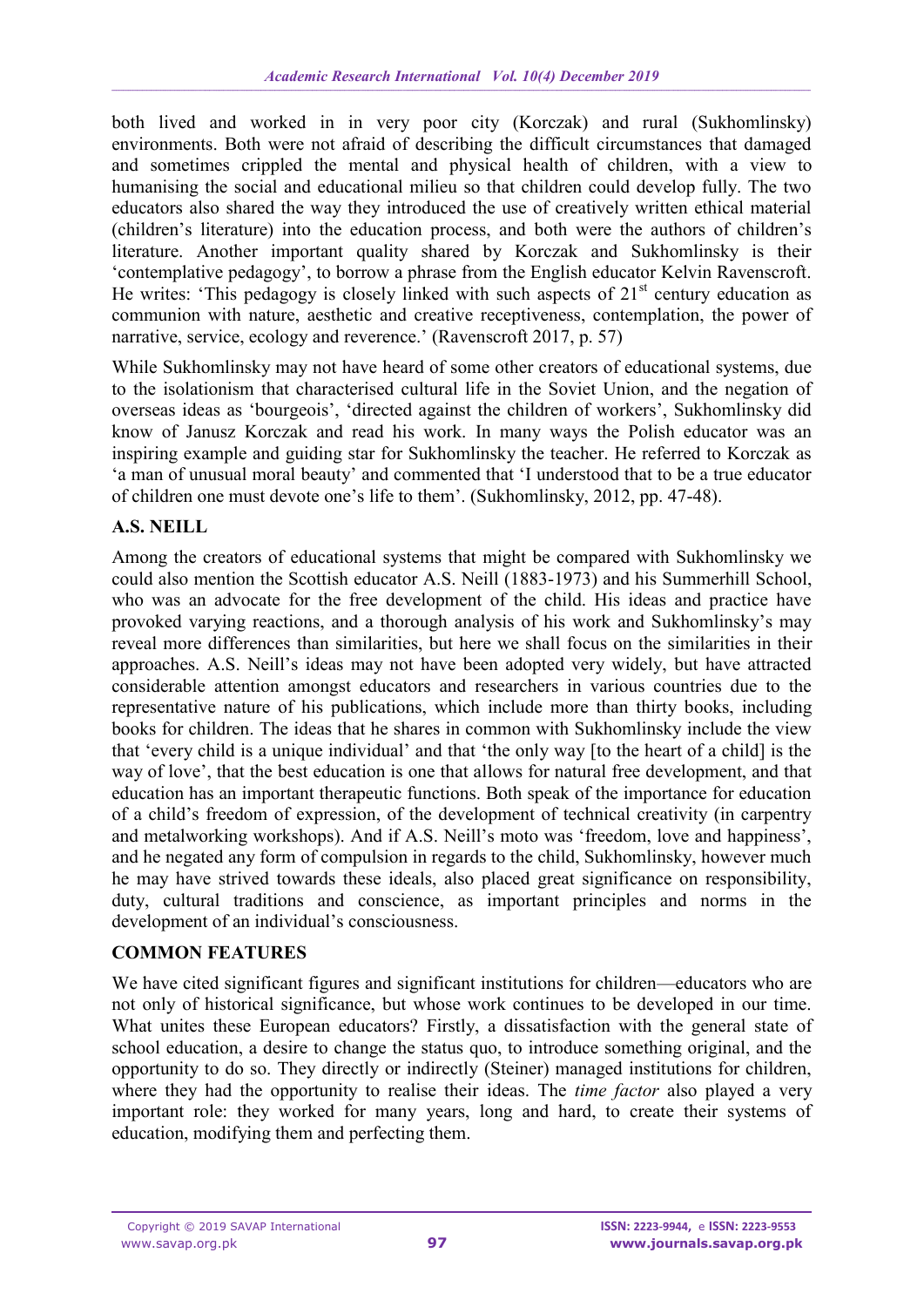They were all conceptual educators, and there is are elements of philosophy and educational psychology underpinning their systems. They defended humanistic and democratic ideas and values and they constructed their educational paradigms from that point of view.

On the basis of humanistic world views, they proposed new methodologies for constructing the content of education, based on pedocentric ideas, placing the child at the centre of educational influences, arguing for the need to approach each child as a unique individual, and they accepted children as they were. These conceptual educators proposed and established new methodologies, facilitating the manifestation and development of the child's inner resources through a particular organisation both of the process of instruction and also of the total environment surrounding the child.

Let us also acknowledge the significant fact that the institutions for children under discussion, particularly those of Freinet, Korczak and Sukhomlinsky, were schools for children from poor families, for whom the school was not just a school, but a whole world, providing light and meaning both for the children and for the teachers.

These conceptual educators are also all united in the way that they viewed the main, guiding task underlying the school's activity as being to motivate the child's development, and around this goal they constructed their theoretical frameworks and systems of work. Motivation has always been a significant issue in schools, but today it has gained prominence as one of the most pressing issues, upon which depend all the activities of the institution, and even its very existence.

As we can see, even though these systems originated in the  $20<sup>th</sup>$  century, some early in the century, others in the middle, they are still alive and continue to exert significant influence on the development of school pedagogy in many countries of the world.

Since Sukhomlinsky lived and worked in the Soviet Union, his ideas are associated with communist ideology, and we find many references to communism on the pages of his works. However, we also know that there were other creators of educational systems with world views that could be considered controversial. Rudolf Steiner was a promoter of Anthroposophy, a religious and mystical world view that derived from Theosophy. Célestyn Freinet during certain periods of his life held Marxist views and was a member, on and off, of the French Communist Party. A.S. Neill was a radical libertarian, heavily influenced by Freud and psychoanalytic theory.

Undoubtably, the world views of these educators were reflected in their educational ideas and the development of their educational systems. But in spite of their ideological differences, in their educational approaches they are in harmony with each other. Their educational philosophy is one of carefully and lovingly 'nurturing the garden' whose name is 'Childhood'.

## **CONTEMPORARY TRENDS**

Let us now turn to contemporary theories and practices in which I perceive a confluence of ideas with Sukhomlinsky, or, at the very least, movement in the same direction.

Now in the West, especially in the USA and Australia, to a greater extent than in previous decades, researchers are concerned with issues around the moral education of children. We will not go into the reasons for this concern, but interest in these issues has led to interest in Sukhomlinsky, for whom, as we know, issues of moral and spiritual education were central.

For example, the *International Journal of Educational Research* has published many articles devoted to this theme. In 2011 it published a special edition entitled 'Values Education and Holistic Learning', including Alan Cockerill's article 'Values education in the Soviet State: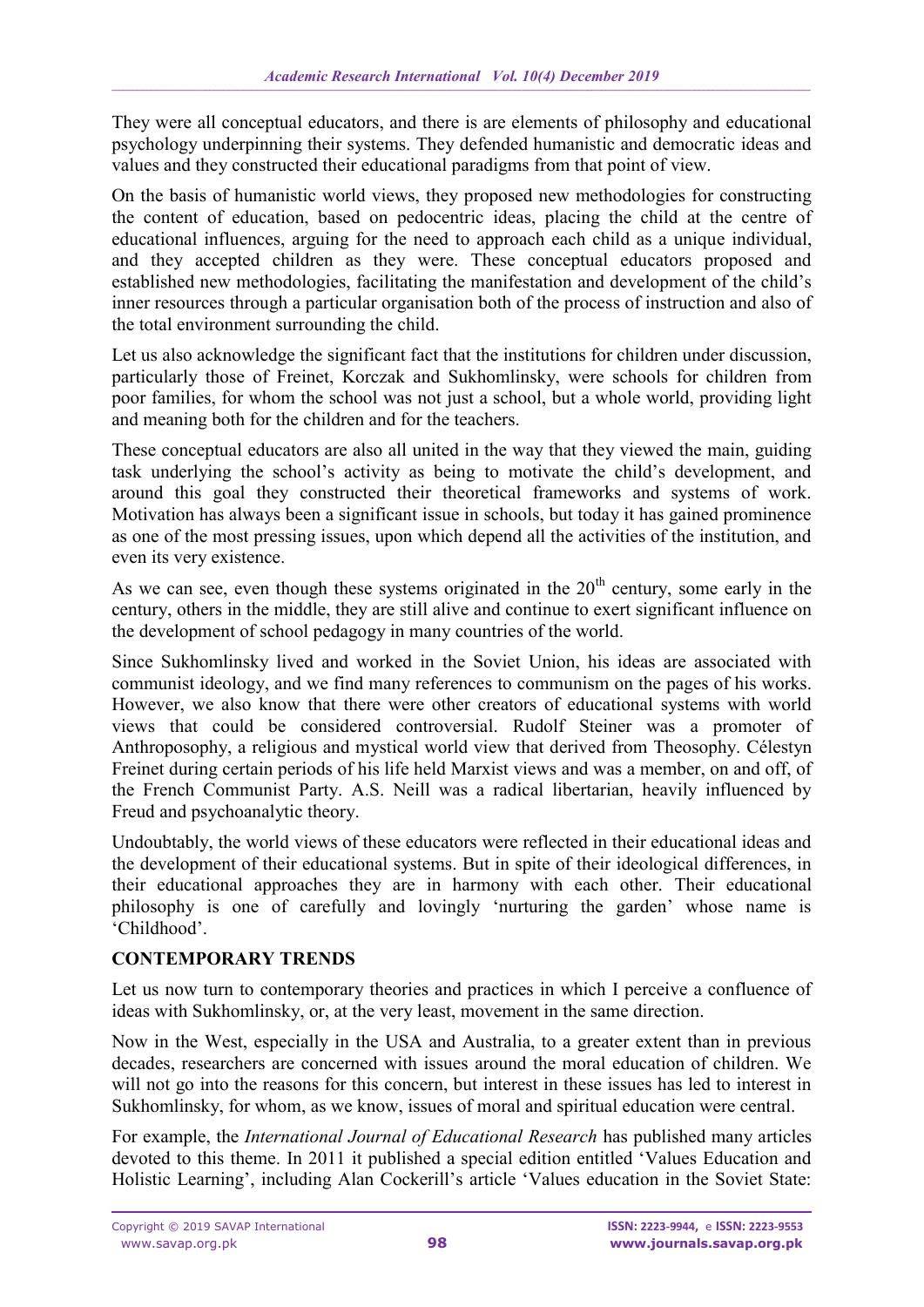The lasting contribution of V.A. Sukhomlinsky', which acquainted readers with the personality and ideas of the Ukrainian educator.

Such publications are evidence of the relevance of Sukhomlinsky's ideas today, of their introduction in the context of contemporary educational research, and of the consonance of Sukhomlinsky's ideas with some new concepts in moral education. For example, in recent years in the West we have seen the development of the 'ethics of care', which differs somewhat from classical ethical frameworks. Carol Gilligan initially developed her 'ethics of care' within the framework of feminism, but now it is conceived more universally. A Russian researcher into Gilligan's work, O.V. Artemieva, suggests that 'the ethics of care is an ethics of individual relationships. It is based on feelings of direct connections between people. We might say that the relationship of a mother for her child is not based on a knowledge of universal principles, but on love and care for the child. Love and care are unthinkable without an understanding of the needs of a concrete person, who is unique, without having an 'attachment' to them. In this case the quality of moral action is determined by a capacity for empathy, sympathy and emotional sensitivity. The requirement to clarify that no two people and no two situations are identical, leads to a renunciation of any universal foundation for moral action, to a recognition that each action in the context of the ethics of care is unique, but not arbitrary. Arbitrariness is guarded against by the injunction to consider the peculiarities of concrete people and concrete situations, which present themselves to the moral subject as information and determine his or her actions.' (Artemieva, 2005) It seems to me that Sukhomlinsky's ideas are in harmony with these precepts, and that his practice is fully supportive of such an approach.

From these conceptual positions of the ethics of care, the ethics of empathy and their practical applications, flow another trend in contemporary pedagogy and psychology: support for the child, 'defensive pedagogy', the essence of which consists in 'the ability to touch the sick, damaged heart of a child in such a way that education does not cause suffering'. Sukhomlinsky wrote about 'defensive education' (his words) in 1967 in his article 'How to love children'. (Sukhomlinsky, 1980b, p.321)

From such an understanding of education there arose the theory and practice of inclusion, of inclusive instruction and education, which now enjoy widespread support throughout the world (where by inclusion we mean a process of adapting to the needs of all children without exception, including those with special needs).

That Sukhomlinsky considered every child to be special, that he paid special attention to those in need of supervision, care, support and defence, is known to everyone familiar with his works. In 2008 a thematic anthology was published under the title *Take care: a child! V.A. Sukhomlinsky on difficult children*, in which were collected together many of the educator's thoughts and recommendations that are consonant with the ethics of care and with inclusion. Sukhomlinsky writes extensively about children's grief and child trauma and distinguishes between these two concepts and phenomena. He identifies children's grief as an active, healthy process, lays bare its emotions, involves other children in the process, so that they can share with the child the overwhelming feeling of grief and experience it with them, so that they can come out of it without major damage to the child's psyche, given its lability in childhood.

Sukhomlinsky frames the issue differently when a child suffers psychological trauma: this is a lengthy process grounded in personal experience that the child is sometimes unable to share with other children. Here the role of an adult, the educator, is invaluable, as he functions as a therapist over a significant period of time. (Sukhomlinsky, 2008)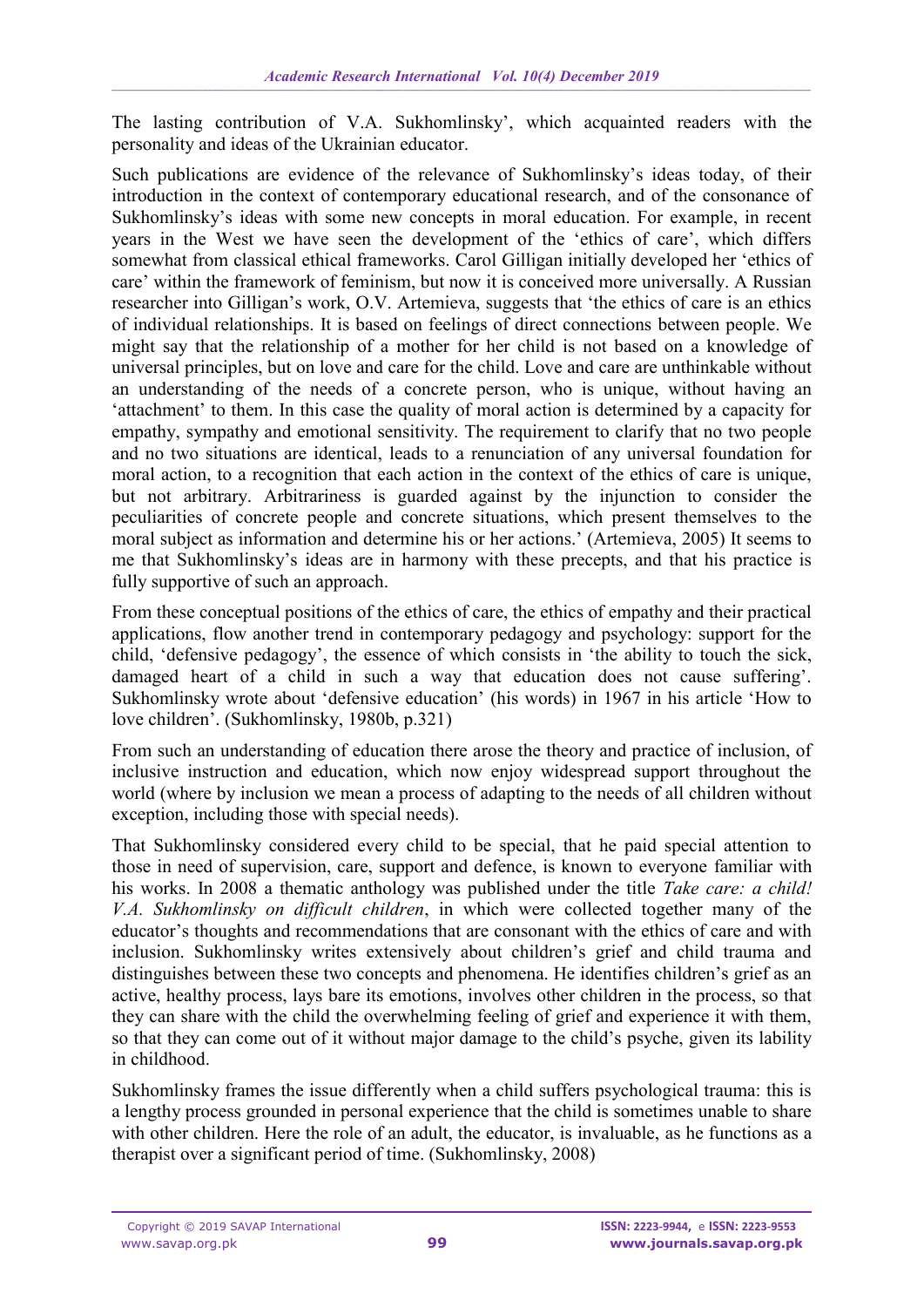Now psychologists and educators recommend, and provide evidence for, similar approaches and methods of overcoming this condition (Petranovskaya, 2014). Sukhomlinsky adopted a systematic and thorough solution, with a pedagogy of compassion and care, showing the child a world of goodness and beauty, offering, amongst other things, positive relationships with other children and adults, therapy via creativity, through work, and through an imaginative and emotional assimilation of life experience.

Let us focus now on another point that I believe is relevant today, and consonant with the most recent trends in education: a reflective approach to the education process as an expectation of educators and a characteristic of student work. Reflection in the sense of a focus on a person's inner world, a clarification of their values, both established and in the process of formation, as an indicator of a teacher's professionalism, and directed towards the awakening of thought processes in a child; this was a characteristic of Sukhomlinsky's creative activity. If we examine his main book, *My heart I give to children*, from this point of view, we can see the proposed process of instruction and education as providing a paradigm for reflective education. The teacher adapts to the context of his environment, the mood of the children, the season, and other factors, and in response to all these components he constructs his educational interaction, leading the children to doubt, to wonder, to think aloud, to listen to their intuition, to put questions, to act in response to the educationally created conditions of reflective thought: 'Who am I? What does it mean to be human? For what purpose have I come into the world? Am I automatically human, or do I become human because I develop and am exposed to values and to culture?'

These themes run throughout Sukhomlinsky little stories for children, which occupy a special place in the educator's legacy, because in their own unique, artistic and ethical form, they unpack a comprehensive range of educational issues. Sukhomlinsky wrote more than 1500 such stories, which fulfilled various functions in his educational theory and practice: as illustrative material to help children assimilate the ethical values outlined in his educational works; as exemplars for writing reflective essays, with the aim to awakening children's creativity; as a vivid and accessible way of conveying educational ideas, leading adults to reflect; and finally, and perhaps most importantly, to meet Sukhomlinsky's own need for artistic self-expression.

Sukhomlinsky's short tales go beyond the bounds of purely ethical discussion. They encompass the whole process of a child's life and are directed towards a holistic, imaginative and emotional assimilation of life experience by a growing child (Sukhomlinsky, 2016).

Now in the West and throughout the world they are utilised for the development of critical thought or for the teaching of philosophy for children. They are part of Sukhomlinsky's artistic legacy. In Sukhomlinsky's stories a child is presented first and foremost as a human being (I am a human being, I am a Ukrainian, I am a citizen, I am a son or daughter, I am a grandson or granddaughter, I am a school student), and each role that the human being assumes bears certain qualitative characteristics (Sukhomlyns'ka, 2002).

But the most important thing that we find in Sukhomlinsky's work, and that is very relevant today, is the possibility of reidentification, the possibility of becoming better tomorrow than we are today, of changing one's fate, having changed oneself, and in so doing to climb another step on the path of self-knowledge and self-development. Here we see Sukhomlinsky as a precursor of the modern conception of philosophy for children and of the work of the American philosopher Matthew Lipman (1922-2010), who in the early 1970s created the Institute for the Advancement of Philosophy for Children. This institute developed school programs and literature: theoretical texts, methodological manuals for teachers, and literature for children written by adults (primarily written by Matthew Lipman himself). Sukhomlinsky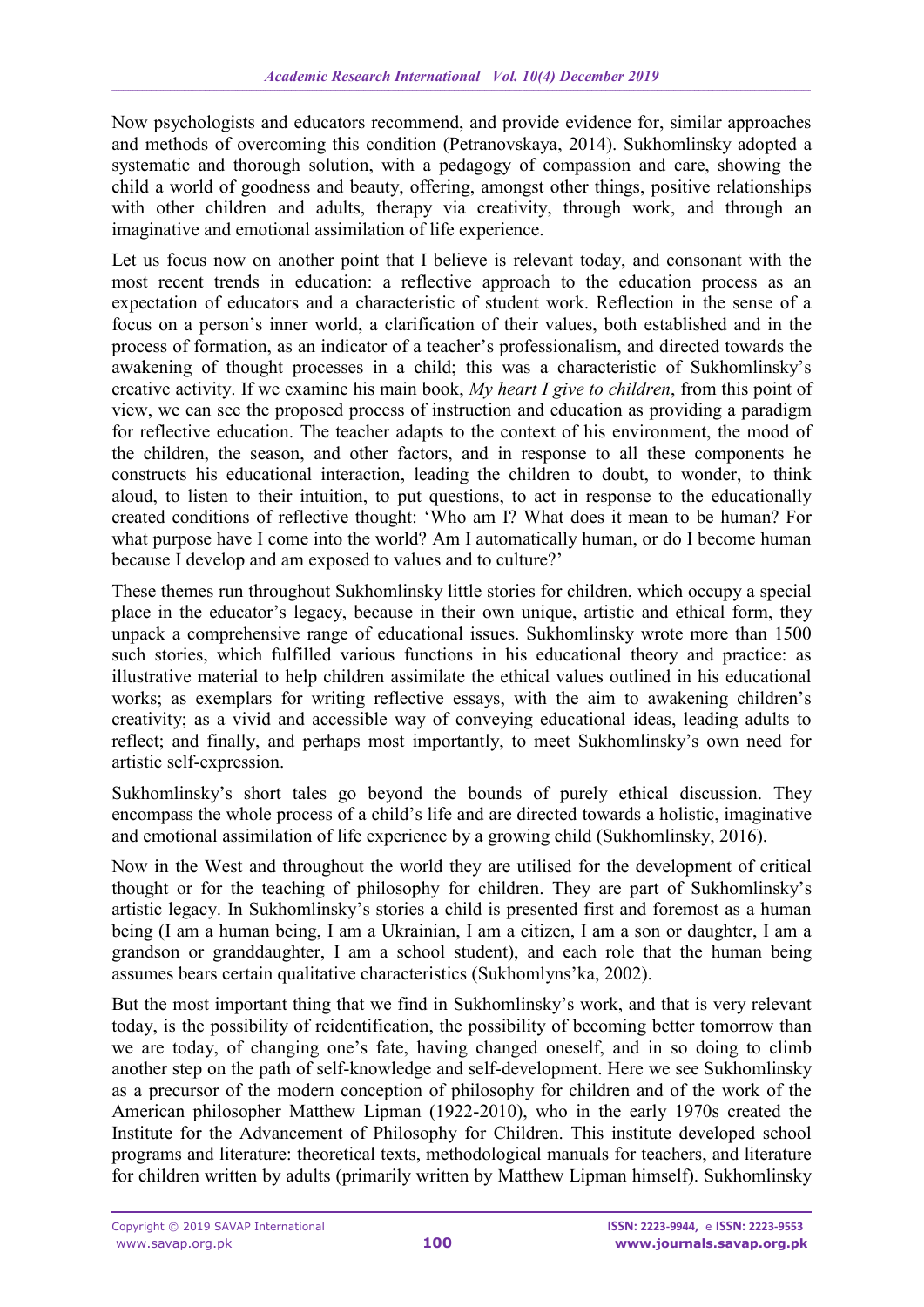and Lipman were pursuing the same goal, to teach children to engage in philosophical thought, that is to reflect, to assimilate the world through envisaging it emotionally and imaginatively.

While Lipman focuses on democratic values, children's rights and critical thinking, Sukhomlinsky focused mainly on ethical issues, reflecting on the meaning of life through the lens of tradition, culture and family values.

In letters to me, Lipman valued Sukhomlinsky's little stories highly ('I found the stories enchanting') and he included two of them in a reader for children entitled *Thinking Trees and*  Laughing Cats: A Thinking Curriculum for Pre-school Education (2003).

Now Philosophy for Children is a living pedagogy and practice that is in high demand. It has a tendency to development, absorbing into its foundation and structure previously developed creative approaches to the issue, including Sukhomlinsky's.

All the above is just notes providing a brief introduction to the study of Sukhomlinsky's creativity and its analysis from the perspectives of contemporary scholarship and practice. As we uncover new issues and themes in the context of the current humanitarian and ecological crisis, more and more questions will arise in educational scholarship and practice, and we will seek answers from authorities of the past and the present. It is quite possible that with the passage of time Sukhomlinsky will be read, and his legacy interpreted, in new ways.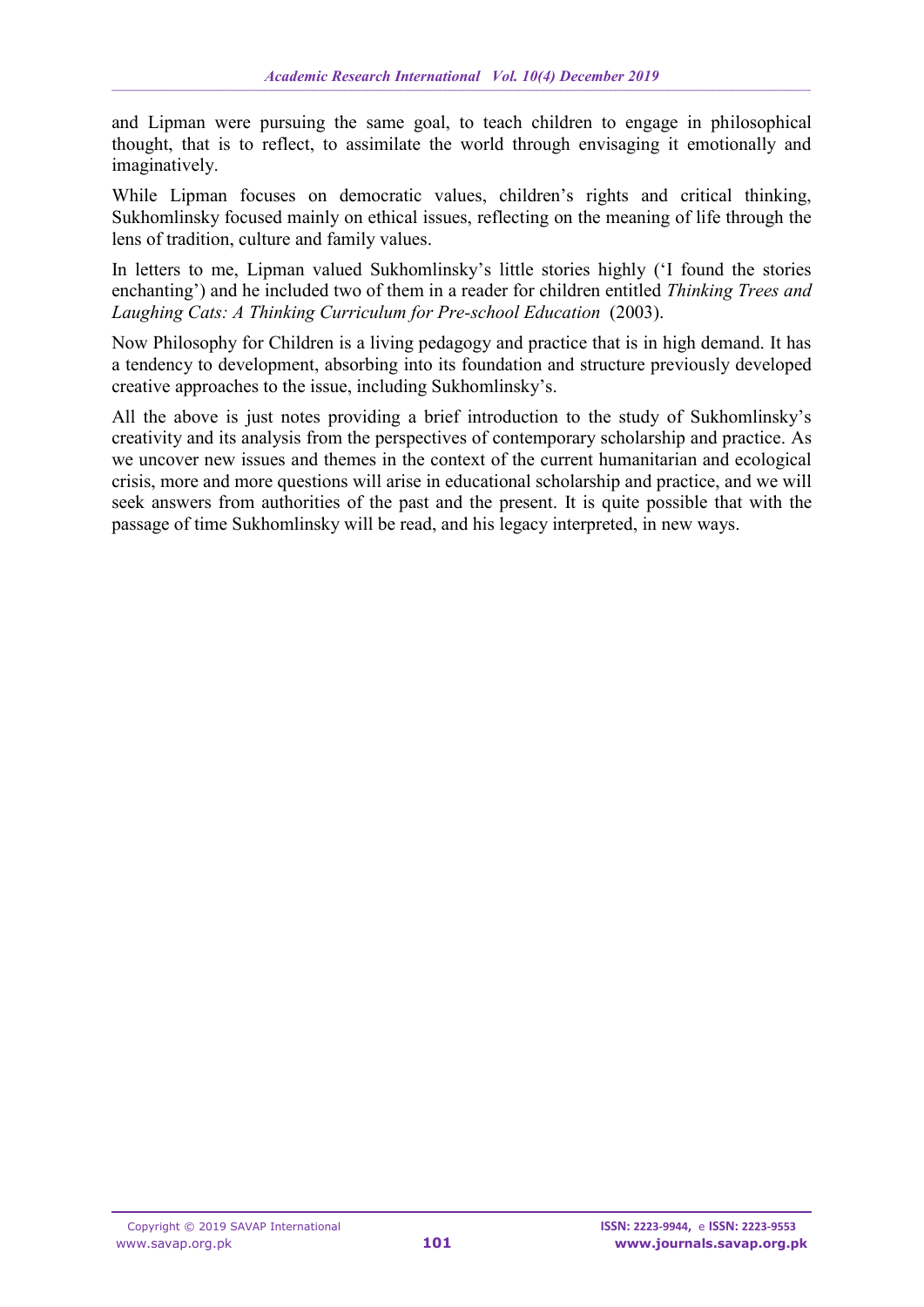#### **REFERENCES**

- [1] Artemieva, O.V. (2005) U istokov sovremennoi etiki dobrodeteli [The origins of contemporary virtue ethics]. *Eticheskaya mysl'* [Ethical thought]. *6*, 2005, Moscow: Institute of Philosophy, Russian Academy of Sciences. Pp. 163-181.
- [2] Binder, B. (Ed.) (2017) *Filosofiya ditinstva Yanusha Korchaka. Fudamental'ni potrebi ditini v suchasnomu suspil'stvi. Zb. materialiv*. [Janusz Korczak's philosophy of childhood: A child's basic needs in contemporary society]. Kyiv: Dukh i Litera.
- [3] Cockerill, Alan. (2011) Values education in the Soviet State: The lasting contribution of V.A. Sukhomlinsky. *International Journal of Educational Research*, *50* (3), 198-204. doi: 10.1016/j.ijer.2011.07.005
- [4] Efron, Efrat Sara. (2008) Moral education between hope and hopelessness: The legacy of Janusz Korczak. *Curriculum Inquiry*, *38*, 39-62 doi:10.1111/j.1467- 873X.2007.00397.
- [5] Freinet, C. (1990) *Izbrannye pedogogicheskie proizvedeniya* [Selected pedagogical works]. Moscow: Progress.
- [6] Freinet Celestin. (1994) *Œuvres pédagogiques* [Educational works] 2 vols. Paris: Seuil. (Edited by Madeleine Bens-Freinet, introduction by Jacques Bens.)
- [7] Gilligan C. (2003) *In a Different Voice*. Cambridge: Harvard University Press.
- [8] Kohlberg, L. (1981) Education for justice: The vocation of Janusz Korczak.' in L. Kohlberg (Ed.). *Essays on moral development, Volume 1: The philosophy of moral development,* pp. 400-407. San Francisco: Harper and Row.
- [9] Lipman, M. (1996) Refleksivnaya model' praktiki obrazovaniya [A reflective model for practising education] in Lipman, M. (1996) *Filosofiya dlya detei* [Philosophy for children]. Moscow: Ifran.
- [10] Lipman, Matthew and Ogden, Chloe (Eds). (2003) *Thinking Trees and Laughing Cats: A Thinking Curriculum for Pre-school Education*. Upper Montclair, NJ: Institute for the Advancement of Philosophy for Children.
- [11] Petranovskaya, Lyudmila (2014) Zashchita i zabota [Protection and care], *Otechestvennye zapiski* [Notes from the fatherland], Issue 5, accessed via [https://magazines.gorky.media/oz/2014/5/zashhita-i-zabota.html on 28/09/2019.](https://magazines.gorky.media/oz/2014/5/zashhita-i-zabota.html%20on%2028/09/2019)
- [12] Ravenscroft, Kelvin. (2017) Rebenok otklikaetsya na prirodu [The child responds to nature] in *Filosofiya ditinstva Yanusha Korchaka* [Janusz Korczak's philosophy of childhood] Kyiv: Dukh I litera.
- [13] Shelyganova, T.V. (2004) Chto takoe val'dorfskaya pedagogika? [What is Waldorf pedagogy?] [http://psihdocs.ru/chto-takoe-valedorfskaya-pedagogika.html,](http://psihdocs.ru/chto-takoe-valedorfskaya-pedagogika.html) accessed 26.09.2019.
- [14] Steiner, Rudolf. (1995*) The kingdom of childhood: Introductory talks on Waldorf education* New York: Anthroposophic Press.
- [15] Steiner, Rudolf. (1996*) Isskustvo vospitaniya. Metodika i didaktika* [The art of education: Methodology and didactics] (GA 305) Moscow: Parsifal. Accessed via archive (item 13) at [https://waldorf-irkutsk.ru/valdorfskaya-pedagogika/elektronnaya](https://waldorf-irkutsk.ru/valdorfskaya-pedagogika/elektronnaya-biblioteka/)[biblioteka/](https://waldorf-irkutsk.ru/valdorfskaya-pedagogika/elektronnaya-biblioteka/) on 26.09.2019.